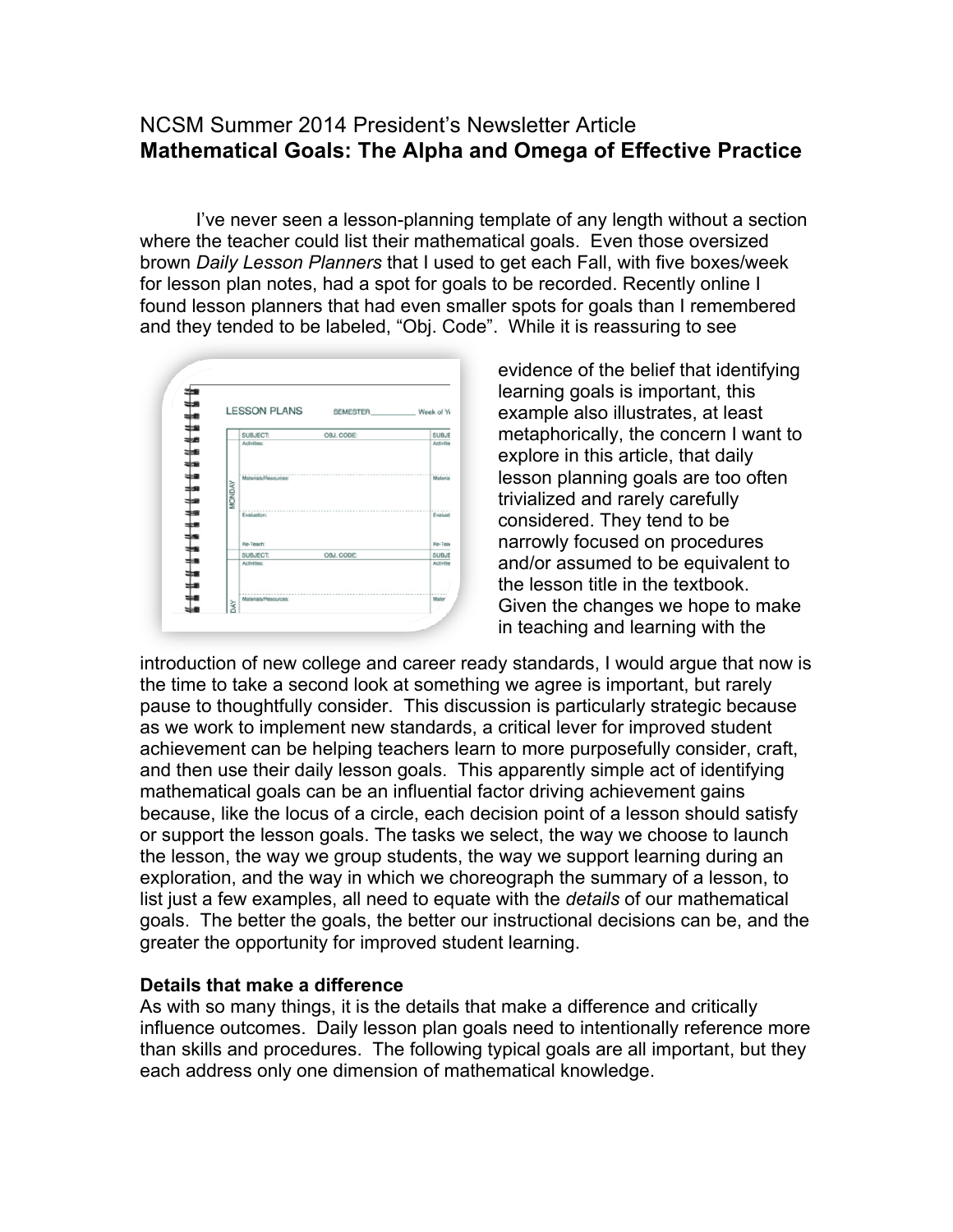Students will

- find the next term of a pattern and describe how the pattern grows
- solve ratio problems
- simplify rational expressions with exponents

In the era of the Common Core, standards include words and phrases like: *understand*, *make sense of*, *look for and identify mathematical structure*, *connect mathematical ideas across multiple representations*. These dimensions of mathematical proficiency also need to be visible in our daily lesson planning goals so that they can influence a host of instructional decisions as well as the learning opportunities that will flow from them. My *current thinking* is that teacher's daily mathematical goals need to be constructed to:

- focus more intentionally on the mathematical concepts and practices rather than exclusively on procedures (as illustrated in the examples above),
- be specific enough that teachers can effectively gather and use information about *student's current thinking to make* effective instructional decisions, and
- be understood to sit within a trajectory of connected mathematical goals and lessons that span days, weeks, and/or years to offer students a more coherent view of mathematics.

As an exercise for yourself, or with a colleague, consider the ways in which these mathematical goals have been revised to focus on conceptual understanding, reference specific key strategies or ways of thinking, and position the mathematics within a constellation of related ideas.

|                     | <b>Typical lesson planning</b><br>goals                                                | <b>Revised lesson planning goals</b>                                                                                                                                     |
|---------------------|----------------------------------------------------------------------------------------|--------------------------------------------------------------------------------------------------------------------------------------------------------------------------|
| Upper<br>Elementary | Students will find the next term of<br>a pattern and describe how the<br>pattern grows | Students will recognize and describe<br>multiplicative relationships building on<br>what is understood about additive<br>relationships in appropriate growth<br>patterns |
| Middle<br>School    | Students will solve ratio problems                                                     | Students will use unit rates to<br>compare and answer questions.                                                                                                         |
| High School         | Students will simplify rational<br>expressions with exponents                          | Students will understand what<br>influences the sign of simplified<br>rational exponential expressions                                                                   |

Next, compare the instructional decisions you might make with the goals on each side of the table and as you do, consider how the revised goals would influence the mathematical tasks you select, what you would listen for as students explain their thinking or for help, and which pieces of student work you might select to discuss during the summary of the lesson. I would argue that the differences are